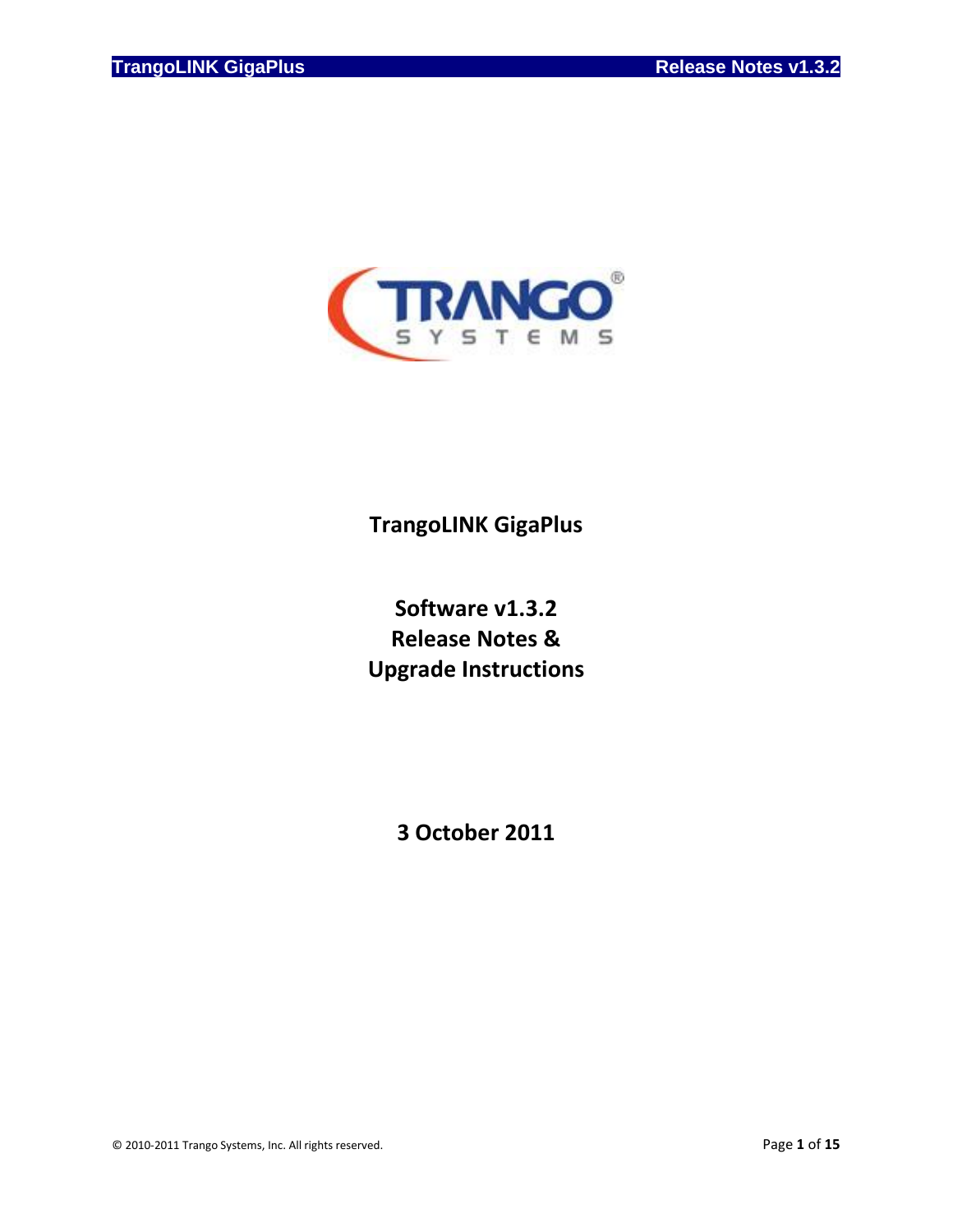# **Table of Contents**

- Image Updates
- Supported Modulation/Symbol rate combination
- New Features & Bug Fixes
- Limitations
- Upgrade Instructions from 1.3.x to 1.3.2
- Upgrade Instructions from 1.2.x to 1.3.2
- Upgrade Instructions from 1.1.x to 1.3.2
- Revision History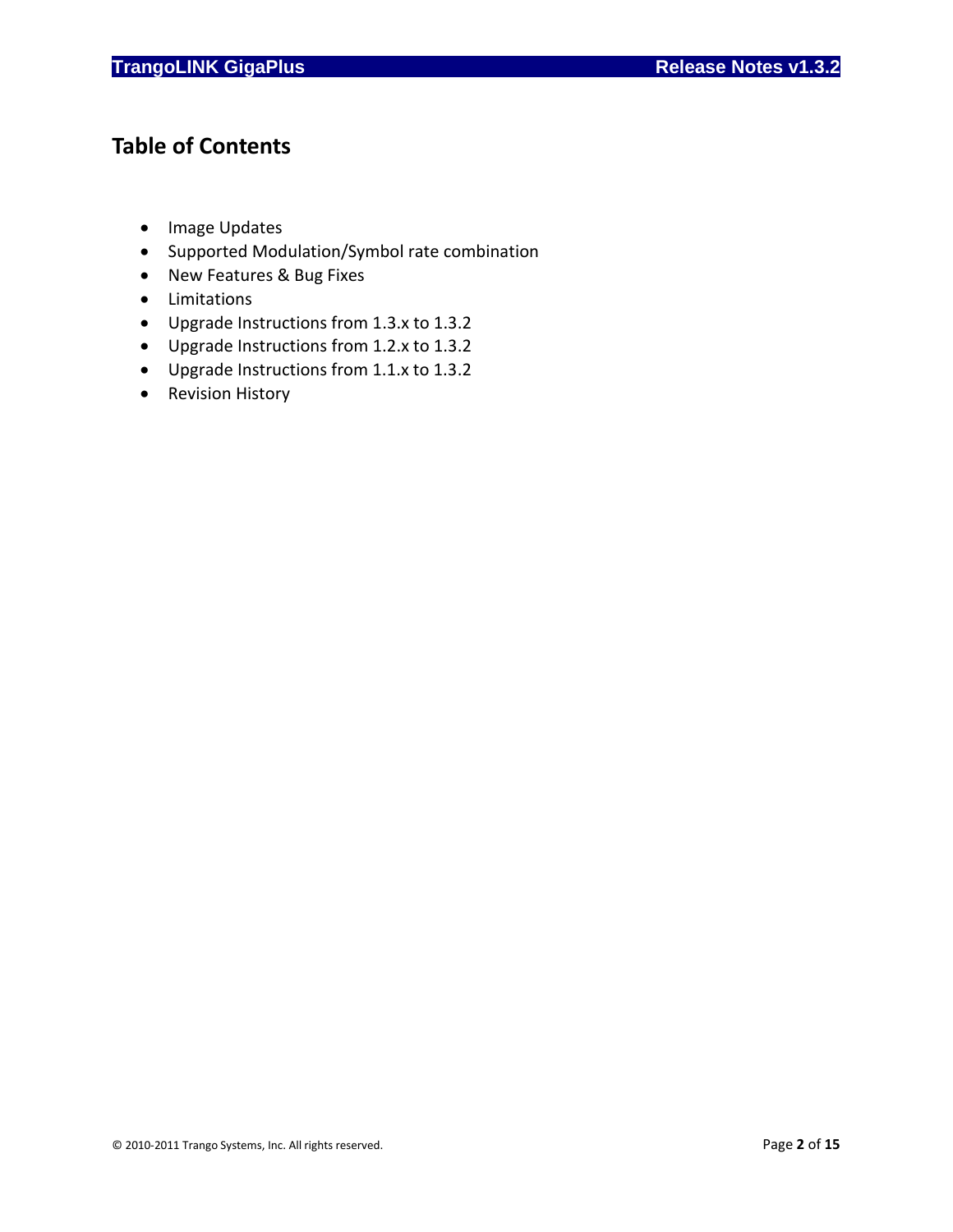# **TrangoLINK GigaPlus v1.3.2 Release**

### **The release consists of the following software images**

| FPGA version:                                       | 0027040B                                                            |
|-----------------------------------------------------|---------------------------------------------------------------------|
| OS version                                          | 2p6r22b0D092711                                                     |
| FW version                                          | 1p3r2D092711                                                        |
| PIC version                                         | 62                                                                  |
| <b>Modem Version</b>                                | 1                                                                   |
| SP ODU FW version                                   | 27 *Only SP-ODU with HW RSSI detector are supported, no 18E support |
| HP ODU FW version                                   | 150410                                                              |
| <b>HP1 ODU FW version</b>                           | 060211                                                              |
| <b>HP2 ODU FW version</b>                           | 142                                                                 |
| Bold tunoface indicates now images for this release |                                                                     |

Bold typeface indicates new images for this release.

### **Supported Modulation/Symbol rate combination in this release**

| <b>BW</b>      | <b>Sym Rate</b> | <b>QPSK</b>    | <b>QAM16</b> | QAM32 | <b>QAM64</b> | <b>QAM128</b> | <b>QAM256</b> |
|----------------|-----------------|----------------|--------------|-------|--------------|---------------|---------------|
| $\overline{4}$ | 3               | $\overline{4}$ | 9            | 12    | 15           | 18            | 20            |
| $\overline{7}$ | 5.6             | 9              | 19           | 24    | 30           | 35            | 39            |
| 10             | 8.3228          | 14             | 29           | 36    | 45           | 52            | 59            |
| 14             | 12.2            | 21             | 44           | 54    | 66           | 78            | 88            |
| 20             | 17.4228         | 31             | 63           | 78    | 96           | 111           | 126           |
| 28/30          | 26              | 47             | 95           | 118   | 142          | 166           | 190           |
| 40             | 34.825          | 63             | 128          | 158   | 192          | 225           | 256           |
| 50             | 43              | 78             | 157          | 195   | 238          | 277           | 318           |
| 55/56/80       | 49.5            | 90             | 181          | 225   | 275          | 320           | $365*$        |

*\*375 Mbps support available on speed 80 qam256 [Ethernet Only, Non-ACM Mode]*

### Bug Fixes

1. Update internal vlan mapping for hardware revision two IDUs.

### Known Limitations

- 1. BER is based on CRC errors and might not reflect the accurate BER on live data. WA: Use External test equipment to measure accurate BER for testing
- 2. No current detect for HP2 ODU to indicate loss of communication, so software based mechanism has been implemented.
- 3. In 1+1 mode with ports off, the ge1 and ge2 interfaces may not come up after reboot due to an issue with the switch. A command reset phy may be used to manually reset the switch on soft reboot, a power cycle or turning off failover mode and a soft reboot will all resolve the problem.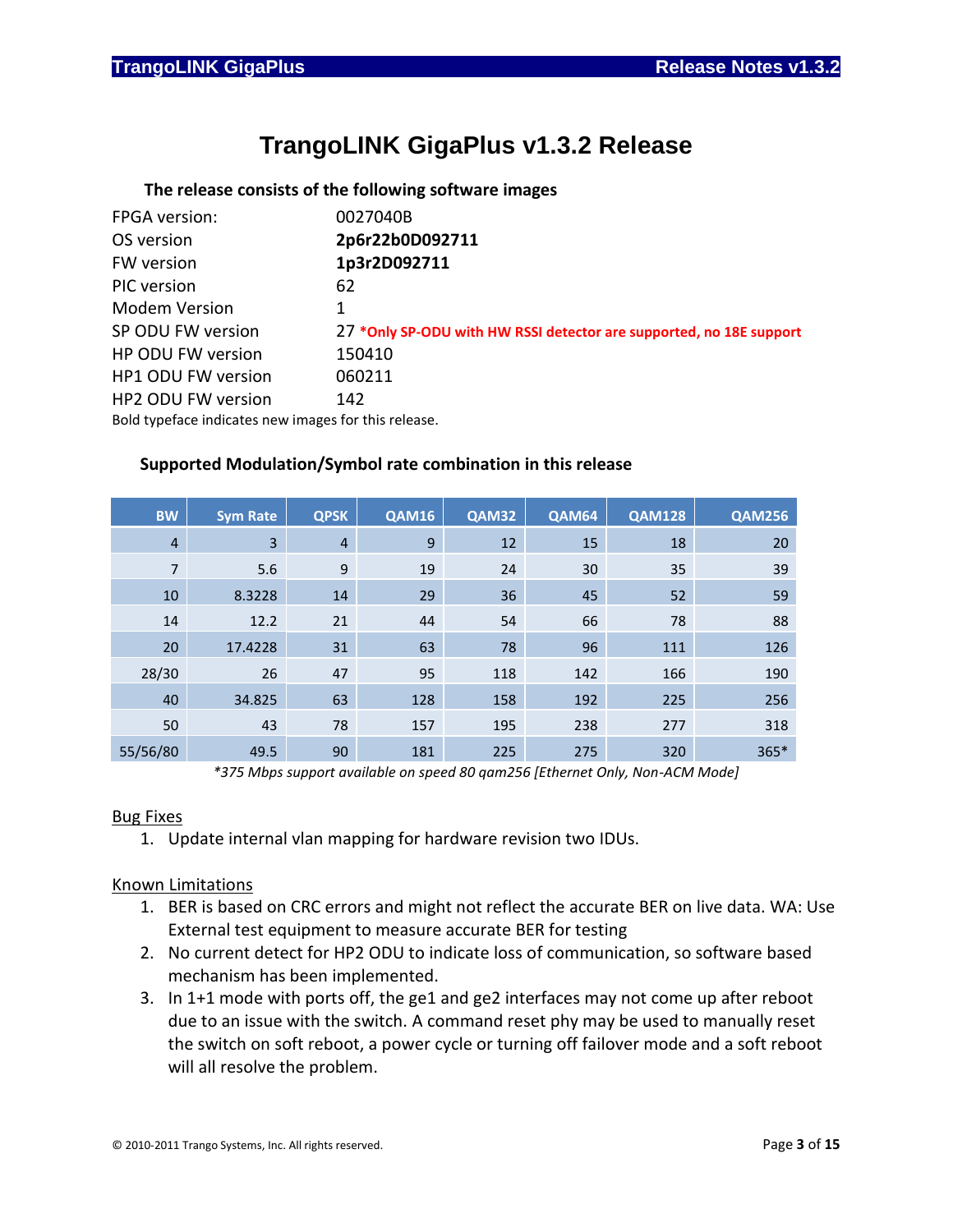**Software Image Upgrade Procedure from v1.3.x to v1.3.2, FTP**

*If you are upgrading from a version prior to 1.3, please see the separate instructions for upgrading in the following pages. The upgrade process has been simplified starting with 1.3.*

**Please review these instructions before starting to ensure that you have adequate time scheduled to perform the upgrade as well as fully understand the implications of the process. While all software is tested by Trango Systems on current hardware before being released, it is strongly suggested that you initially perform this upgrade on your lab equipment and not initially in a production environment and test for any and all needed functionality before deploying.**

## **Image upgrade for IDU will be copied to flash during image upgrade (bootimage upgrade idu) and will not affect the working link until the system is rebooted / power cycled.**

To perform the firmware upgrade using FTP, use the *ftp* command to load the images into memory, then the *bootimage upgrade* commands. The FTP method is much faster and has built in error checking than TFTP. If you prefer to use the TFTP method, instructions can be found in the user's manual or you may follow the tftp instructions provided in the subsequent upgrade paths to copy the necessary files.

All that is needed is the IP address of the ftp server, a username/password, and the filename to be uploaded. The new file to be uploaded should be placed on the server. The ftp server will prompt for the password before allowing access.

If the GigaPlus is configured with a route to the Internet, you can even pull the new software images directly from our ftp server. If you would rather load them into a local server, please change the IP addresses and directory structure in the examples below as needed. You will need an appropriate default gateway setup in the GigaPlus as well as a route to the Internet through management or IBM. Trango suggests checking connectivity with ping from debug prompt before attempting the ftp upgrade. To do that, login to the CLI view node, then config node and then debug node. Ping 74.62.177.9 to test for connectivity to our FTP server.

- 1. Plan to use the file directly from Trango's FTP server or copy it to your own local FTP server. We recommend verifying the file name and path to ensure that nothing has changed since this document was prepared.
- 2. Note down the current version of the firmware loaded in the radio (CLI version).
- 3. Connect Management Ethernet port to PC.
- 4. Configure an IP address in unit if not already done.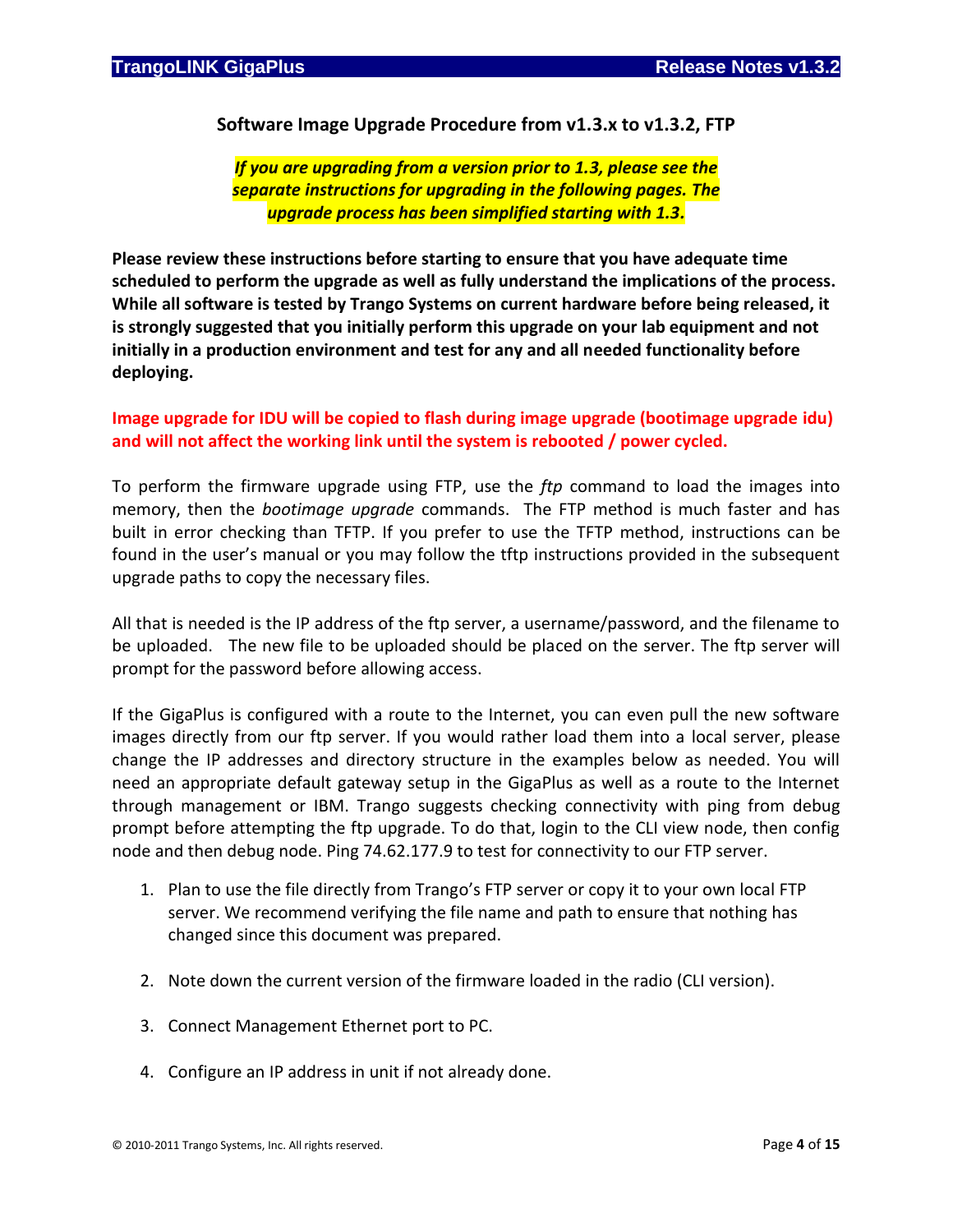5. Start a Telnet or SSH session. Log into the GigaPlus, go to config node, and then debug node to test connectivity to your ftp server.

> *Debug> ping 74.62.177.9 PING 74.62.177.9 (74.62.177.9): 56 data bytes 64 bytes from 74.62.177.9: seq=0 ttl=127 time=0.965 ms 64 bytes from 74.62.177.9: seq=1 ttl=127 time=10.009 ms*

Press ctrl+c to stop the ping.

*--- 74.62.177.9 ping statistics --- 2 packets transmitted, 2 packets received, 0% packet loss round-trip min/avg/max = 0.965/5.487/10.009 ms*

If the ping test is not successful, check your IP address and default gateway to ensure that those are addresses that will reach the Internet through your firewall.

6. After verifying connectivity, return to config node and save your config if not already done so:

*Debug> cli*

*Trango System: TrangoLINK GigaPlus Command Line Interface v1.3.0*

*(CLI-view)# config Password: trango (CLI-config)# config save* **New configuration saved**

#### **SUCCESS**

7. Run the *ftp* command from the command line as follows to open access to the server: *(CLI-config)# ftp 74.62.177.9 giga password: giga4773*

If prompted for the password multiple times, check the connectivity to the server by pinging the FTP server IP address from the debug prompt. You may also test the ftp credentials from a laptop or other computer on the same network subnet.

8. Next, get the file from the FTP server by typing the get command from the ftp prompt. *ftp> get TL-GigaPlus/idu\_GigaPlus\_v1.3.2.tar.gz #########*

#### *Get operation successful with passive mode*

- 9. Logout of the ftp session *ftp> logout*
- 10. Process the upgrade using the bootimage upgrade idu command.

#### *(CLI-config)# bootimage upgrade idu*

*. . . . . . . . . . . . . . . . . . . . . . . . . . . . . . . . . . . . . . . . . . . . . . . . . . . . . . . . . . . . . . . . . . . . . . . . . . . . . . . . . . . . . . . . . . . . . . . . . . . . . . . . . . . . . . . . . . . . . . . . . . . . . . . . . . . . . . . . . . . . . . . . . . . . . . . . . . . . . . . . . . . . . . . . . . . . . . . . . . . . . . . . . . . . . . . . . . . . . . . . . . . . . . . . . . . . . . .* 

#### *SUCCESS*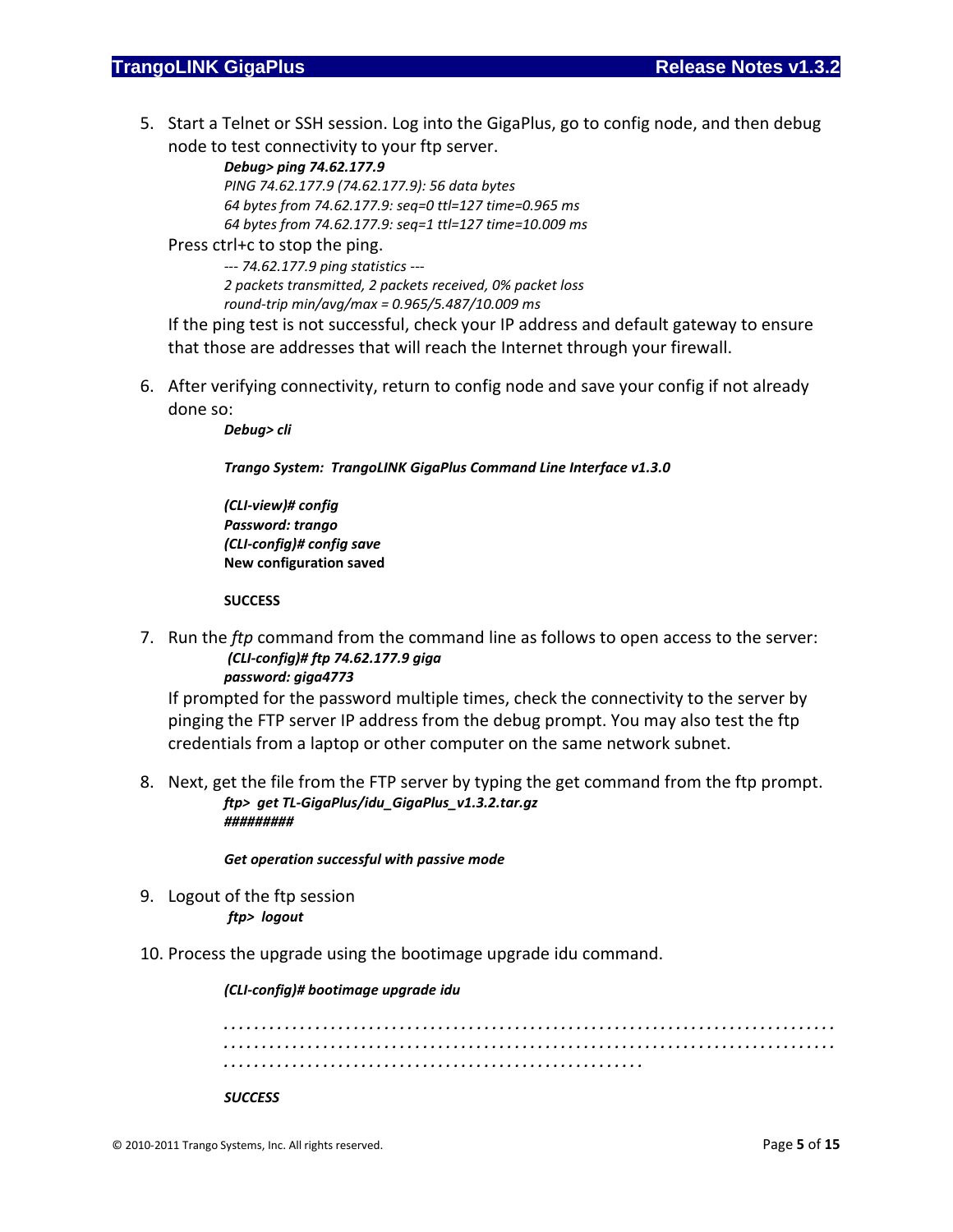11. After the process returns success, reboot the radio for the new image to be loaded into active memory.

*(CLI-config)# reboot*

12. Check the new version on the system with CLI command "version". It should match with the versions listed below. **In case of mismatch version, please perform the upgrade again from step 1.**

| <b>.</b>                  |                 |
|---------------------------|-----------------|
| <b>FPGA</b> version:      | 0027040B        |
| OS version                | 2p6r22b0D092711 |
| <b>FW</b> version         | 1p3r2D092711    |
| PIC version               | 62              |
| <b>Modem Version</b>      | 1               |
| SP ODU FW version         | 27              |
| HP ODU FW version         | 150410          |
| HP1 ODU FW version        | 060211          |
| <b>HP2 ODU FW version</b> | 142             |
|                           |                 |

*Please follow all the instructions as listed above in the upgrade instructions. In the case of version mismatch on the system (local/remote/system) the system is NOT guaranteed to work. In the event of a power failure during the upgrade process or any mismatch conflict, please contact technical support <techsupport@trangosys.com> for further assistance. Serial console remote access to the IDUs might be required in the event of such failure. It is suggested that all customers have at least one serial/console cable available at each site.*

> **Please don't make any implicit assumptions. In case of any doubt please contact technical support for clarification.**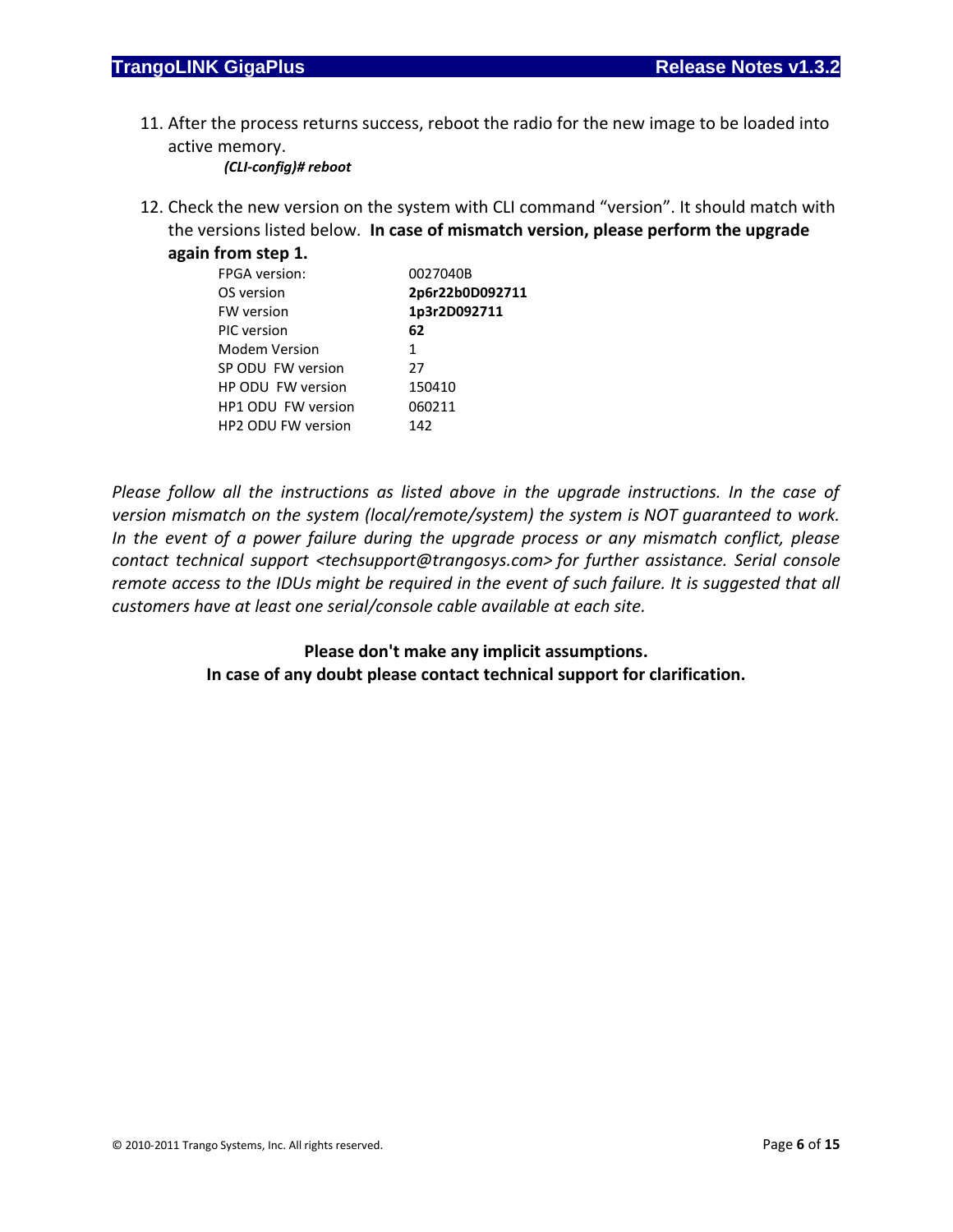**Software Image Upgrade Procedure from v1.2.x to v1.3, TFTP**

*If you are upgrading from a version prior to 1.2.x, please see the separate instructions for upgrading in the following pages. There is an additional step required to ensure a reliable upgrade.*

**Please review these instructions before starting to ensure that you have adequate time scheduled to perform the upgrade as well as fully understand the implications of the process. While all software is tested by Trango Systems on current hardware before being released, it is strongly suggested that you initially perform this upgrade on your lab equipment and not initially in a production environment and test for any and all needed functionality before deploying.**

**Image upgrade for IDU will be copied to flash during image upgrade (bootimage upgrade idu) and will not affect the working link until the system is rebooted / power cycled.**

- 1. Note down the current version of the firmware loaded in the radio (CLI version).
- 2. Connect Management Ethernet port to PC.
- 3. Configure an IP address in unit if not already done.
- 4. Start a Telnet session.
- 5. Turn TFTPd service on the Radio ON with commands: *(cli-config)tftpd on*
- 6. Send New Firmware Image to target Radio.
	- In DOS window, type command: *dos> tftp –i [ip address] put idu\_GigaPlus\_v1.3.2.tar.gz* ip address IP Address of the Radio.
	- In Mac/Linux window, type commands: *# tftp tftp> mode binary tftp> connect [radio ip address] tftp> put idu\_GigaPlus\_v1.3.2.tar.gz tftp> quit*
- 7. After the files are transferred on the Radio. Use the "bootimage upgrade idu" command from the config mode on the radio.

The command prompt will return with SUCCESS/ERROR once the image is copied to flash.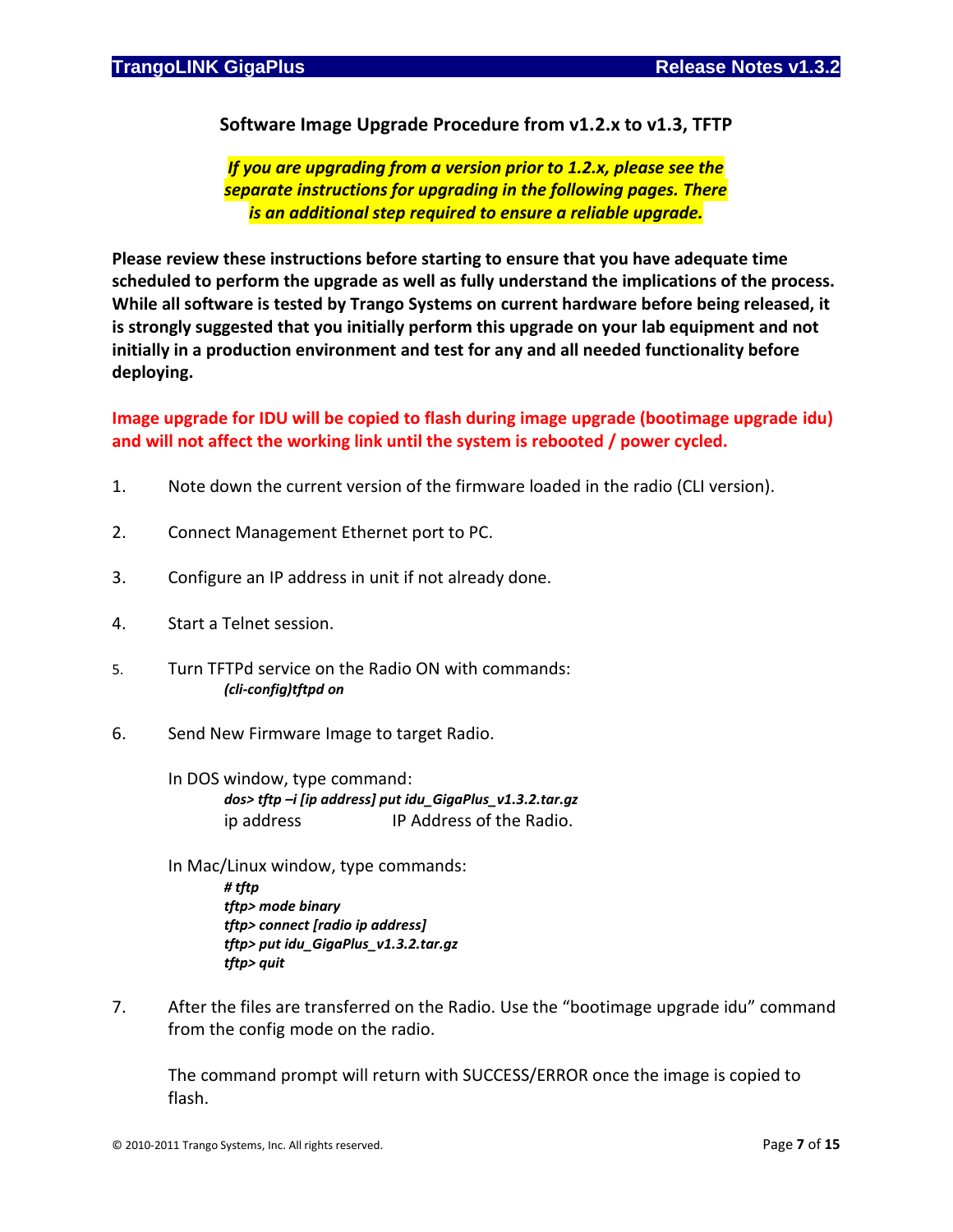*(cli-config) bootimage upgrade idu* // for all idu image upgrade *(cli-config) bootimage upgrade odu* // for odu firmware upgrade \*if needed\* *(ODU upgrade is not required from 1.2 to 1.3, but may be required if your firmware does not match the version below.)*

# **Image upgrade for ODU will cause a link loss as it will power cycle during the upgrade process.**

The new image will take effect once the radio is rebooted.

- 8. Reboot the radio:
	- *(cli-config) reboot*
- 9. Check the new version on the system with CLI command "version". It should match with the versions listed below. **In case of mismatch version, please perform the upgrade**

#### **again from step 1.**

| <b>FPGA</b> version:      | 0027040B        |
|---------------------------|-----------------|
| OS version                | 2p6r22b0D092711 |
| <b>FW</b> version         | 1p3r2D092711    |
| PIC version               | 62              |
| Modem Version             | 1               |
| SP ODU FW version         | 27              |
| HP ODU FW version         | 150410          |
| HP1 ODU FW version        | 060211          |
| <b>HP2 ODU FW version</b> | 142             |

# **Image upgrade for ODU will cause a link loss since its need to be powered cycle during the image upgrade process**

*Please follow all the instructions as listed above in the upgrade instructions. In the case of version mismatch on the system (local/remote/system) the system is NOT guaranteed to work. In the event of a power failure during the upgrade process or any mismatch conflict, please contact technical support <techsupport@trangosys.com> for further assistance. Serial console remote access to the IDUs might be required in the event of such failure. It is suggested that all customers have at least one serial/console cable available at each site.*

## **Please do not make any implicit assumptions. In case of any doubt please contact technical support for clarification.**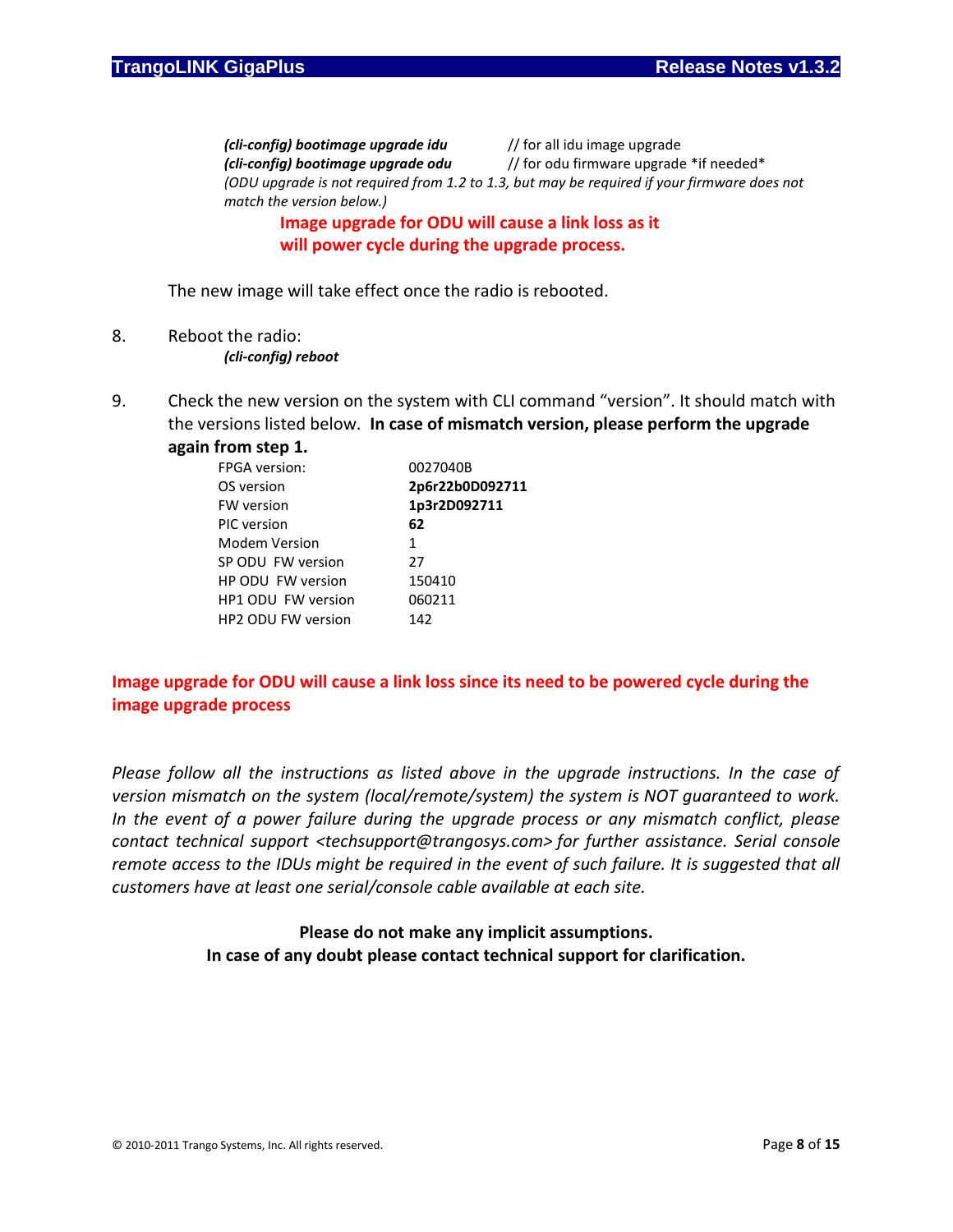# **Software Image Upgrade Procedure from v1.1.x to v1.3, TFTP**

**Please review these instructions before starting to ensure that you have adequate time scheduled to perform the upgrade as well as fully understand the implications of the process. While all software is tested by Trango Systems on current hardware before being released, it is strongly suggested that you initially perform this upgrade on your lab equipment and not initially in a production environment and test for any and all needed functionality before deploying.**

**This upgrade will require two-step process as it is required to go to 1.2 before going to 1.3.**

**Image upgrade for IDU will be copied to flash during image upgrade (bootimage upgrade idu) and will not affect the working link until the system is rebooted / power cycled.**

**Release v1.2 is not down-gradable.** If a downgrade is absolutely required, please contact Trango support to perform the downgrade process.

- 1. Note down the current version of the firmware loaded in the radio (CLI version).
- 2. Connect Management Ethernet port to PC.
- 3. Configure an IP address in unit if not already done.
- 4. Start a Telnet session.
- 5. Turn TFTPd service on the Radio ON with commands: *(cli-config)tftpd on*
- 6. Send New Firmware Image to target Radio.

In DOS window, type command: *dos> tftp –i [ip address] put idu\_GigaPlus\_v1.2\_inter.tar.gz* ip address IP Address of the Radio.

- In Mac/Linux terminal window, type commands: *# tftp tftp> mode binary tftp> connect [radio ip address] tftp> put idu\_GigaPlus\_v1.2\_inter.tar.gz tftp> quit*
- 7. After the files are transferred on the Radio. Use the "bootimage upgrade idu" command from the config mode on the radio.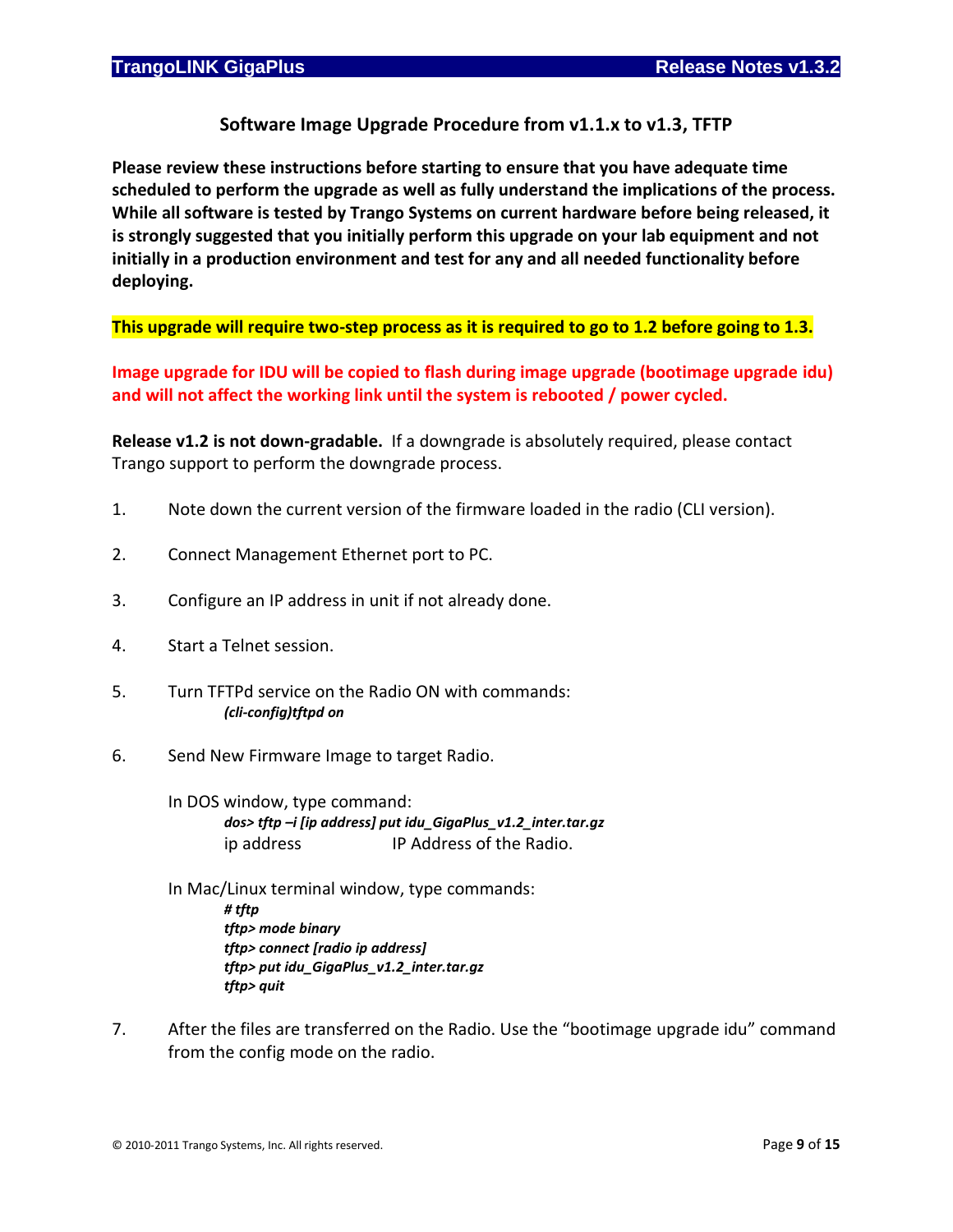*(cli-config) bootimage upgrade idu*

*. . . . . . . . . . . . . . . . . . . . . . . . . . . . . . . . . . . . . . . . . . . . . . . . . . . . . . . . . . . . . . . . . . . . . . . . . . . . . . . . . . . . . . . . . . . . . . . . . . . . . . . . . . . . . . . . . . . . . . . . . . . . . . . . . . . . . . . . . . . . . . . . . . . . . . . . . . . . . . . . . . . . . . . . . . . . . . . . . . . . . . . . . . . . . . . . . . . . . . . . . . . . . . . . . . . . . . .* 

*SUCCESS*

- 8. Reboot the radio: *(cli-config) reboot*
- 9. Check the new version on the system with CLI command "version". It should match with the versions listed below. **PIC version could display any random version with this intermediate upgrade process. Ignore the PIC image and proceed to the next upgrade process.**

| <b>IDU FPGA version:</b>  | 0006040A        |
|---------------------------|-----------------|
| <b>IDU OS version:</b>    | 2p6r22b0D092810 |
| <b>IDU FW version:</b>    | 1p1r1D092810    |
| <b>IDU PIC version:</b>   | 116             |
| <b>IDU Modem version:</b> | 1               |
| <b>ODU FW version:</b>    | N/A             |

- 10. Turn TFTPd service on the Radio ON with commands: *(cli-config)tftpd on*
- 11. Transfer the final image file "idu\_GigaPlus\_v1.3.2.tar.gz" with the same command instruction in step 6.
- 12. After the files are transferred on the Radio, the images need to be burned on the flash in the system to the appropriate flash partition. Use the "bootimage" command from the config node on the radio.

The command prompt will return with SUCCESS/ERROR once the image is copied to flash.

*(cli-config) bootimage upgrade idu* // for all idu image upgrade *(cli-config) bootimage upgrade odu* // for odu firmware upgrade *(ODU upgrade is not required from 1.1.1 to 1.3, but may be required if your firmware does not match the version below.)* **Image upgrade for ODU will cause a link loss as it** 

**will power cycle during the upgrade process.**

The new image will take effect once the radio is rebooted.

13. Reboot the radio: *(cli-config) reboot*

© 2010-2011 Trango Systems, Inc. All rights reserved. Page **10** of **15**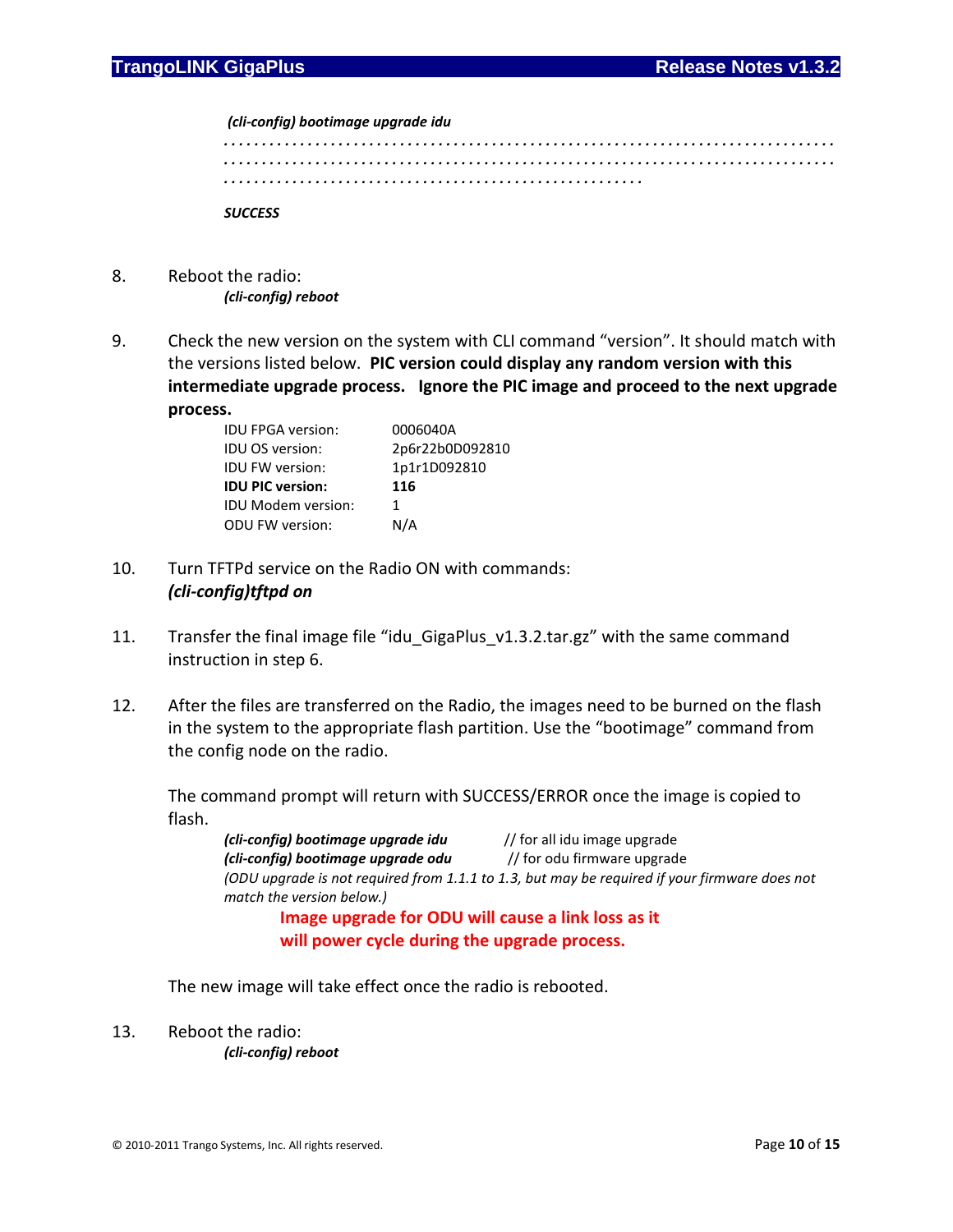14. Check the new version on the system with CLI command "version". It should match with the versions listed below. **In case of mismatch version, please perform the upgrade again from step 1.**

| <b>.</b>             |                 |
|----------------------|-----------------|
| <b>FPGA</b> version: | 0027040B        |
| OS version           | 2p6r22b0D092711 |
| <b>FW</b> version    | 1p3r2D092711    |
| PIC version          | 62              |
| Modem Version        | 1               |
| SP ODU FW version    | 27              |
| HP ODU FW version    | 150410          |
| HP1 ODU FW version   | 060211          |
| HP2 ODU FW version   | 142             |
|                      |                 |

*Please follow all the instructions as listed above in the upgrade instructions. In the case of version mismatch on the system (local/remote/system) the system is NOT guaranteed to work. In the event of a power failure during the upgrade process or any mismatch conflict, please contact technical support <techsupport@trangosys.com> for further assistance. Serial console remote access to the IDUs might be required in the event of such failure. It is suggested that all customers have at least one serial/console cable available at each site.*

## **Please do not make any implicit assumptions. In case of any doubt please contact technical support for clarification.**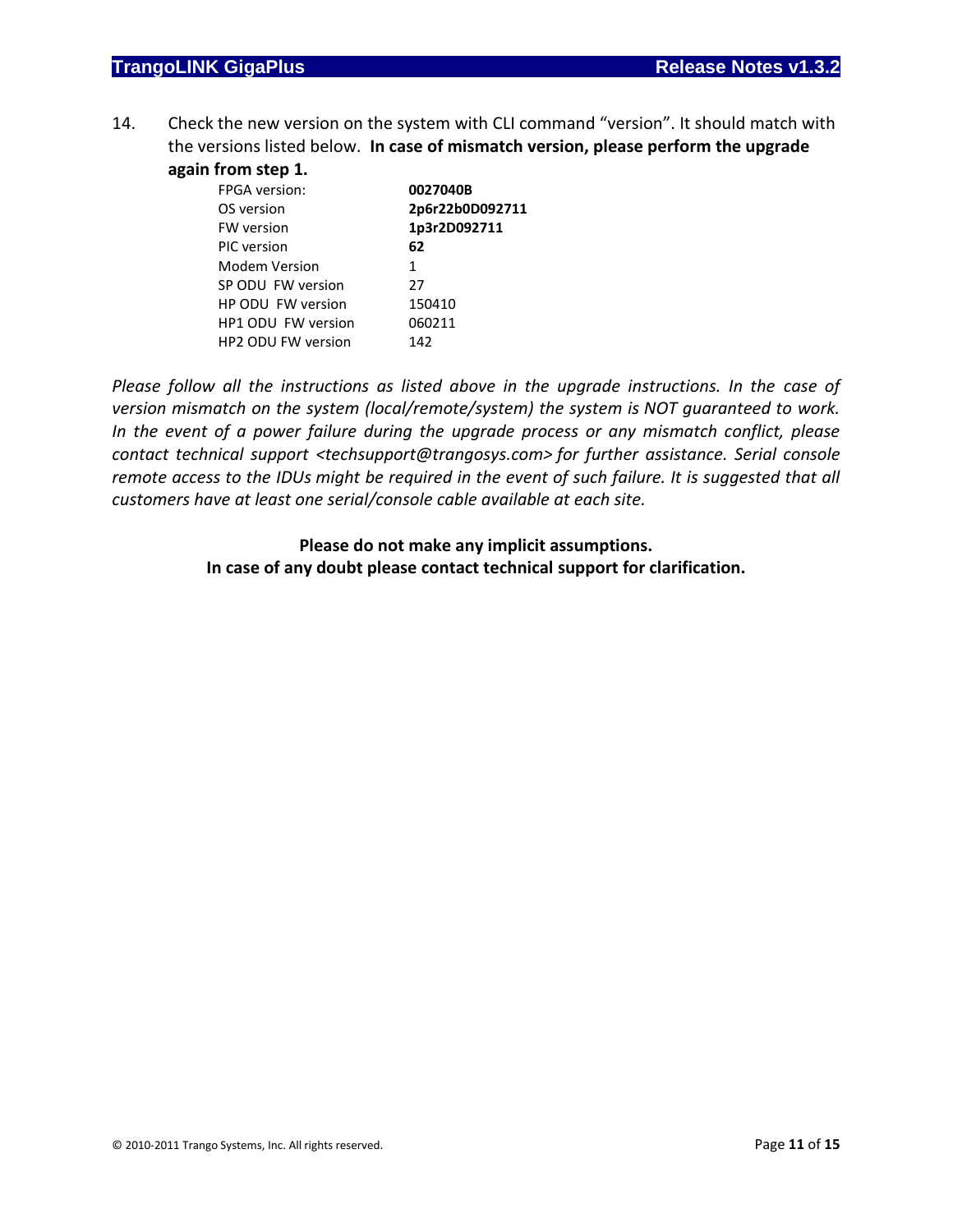# **GigaPlus Software Change History**

# **Software Version 1.3.1**

| <b>FPGA</b> version:      | 0027040B        |
|---------------------------|-----------------|
| OS version                | 2p6r22b0D091911 |
| <b>FW</b> version         | 1p3r1D091911    |
| PIC version               | 62              |
| Modem Version             | 1               |
| SP ODU FW version         | 27              |
| <b>HP ODU FW version</b>  | 150410          |
| <b>HP1 ODU FW version</b> | 060211          |
| <b>HP2 ODU FW version</b> | 142             |
|                           |                 |

#### New Features

- 1. Support for HP1 ODU.
- 2. Remove support for SP 18E ODU.
- 3. Support for new hardware revision IDU.
- 4. Ethernet internal vlan IDs to standardize ports with ApexPlus.
- 5. Enhanced support against management unresponsiveness.

#### Bug Fixes

- 1. HP2 bandwidth setting was mapped incorrectly and has been enhanced.
- 2. SP 18 tx PLL update.

# **Software Version 1.3.0 PIC 62**

| <b>FPGA</b> version:     | 0027040B        |
|--------------------------|-----------------|
| OS version               | 2p6r22b0D042811 |
| <b>FW</b> version        | 1p3r0D042811    |
| PIC version              | 62              |
| Modem Version            | 1               |
| SP ODU FW version        | 27              |
| <b>HP ODU FW version</b> | 150410          |
| HP2 ODU FW version       | 142             |

### New Features

1. Enhanced protection against short circuit on IF/N connector.

# **Software Version 1.3.0**

| <b>FPGA</b> version:     | 0027040B        |
|--------------------------|-----------------|
| OS version               | 2p6r22b0D042811 |
| <b>FW</b> version        | 1p3r0D042811    |
| PIC version              | 60              |
| Modem Version            | 1               |
| SP ODU FW version        | 27              |
| <b>HP ODU FW version</b> | 150410          |
| HP2 ODU FW version       | 142             |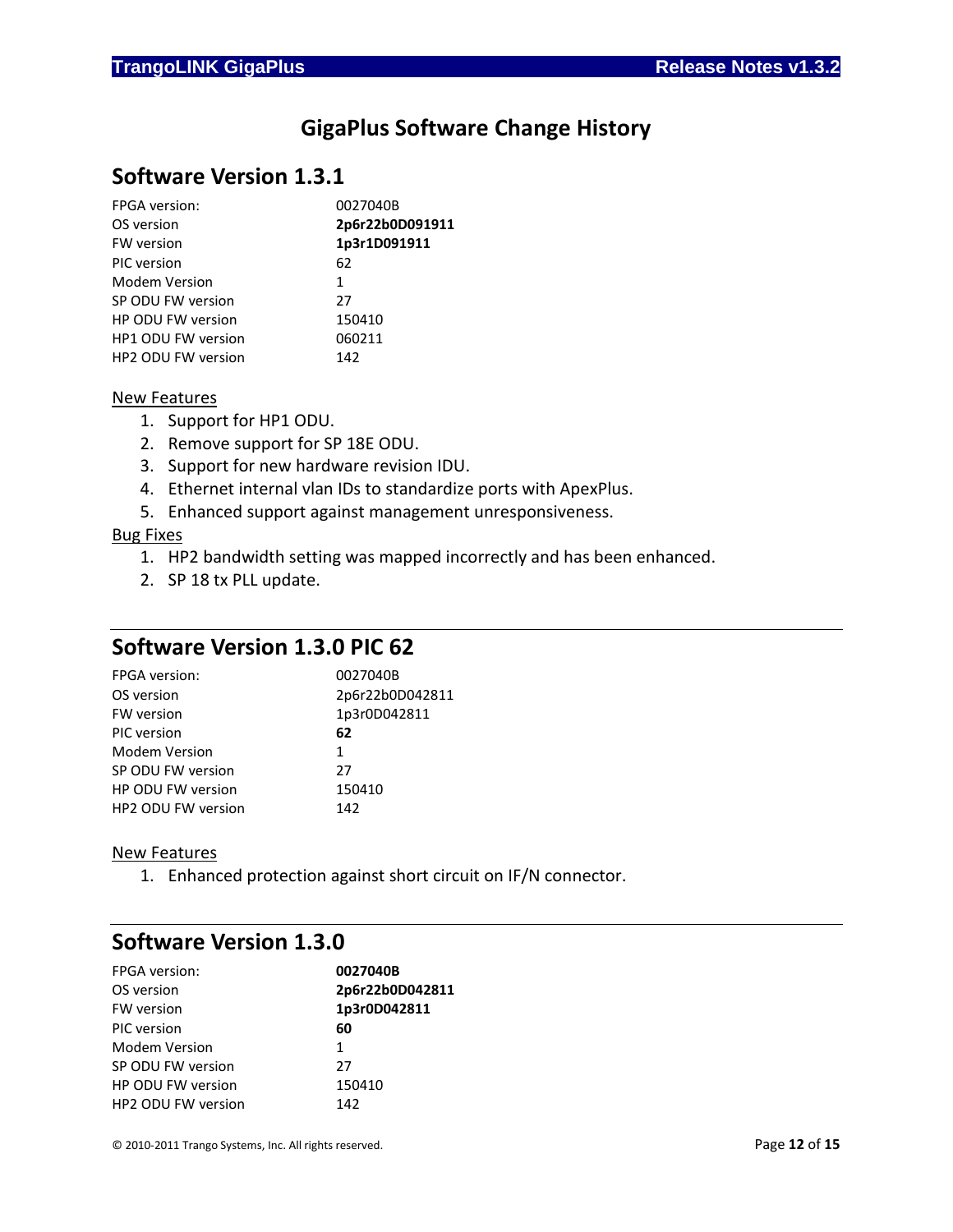New Features

- 1. HP2 ODU Support allows expanded frequency range coverage.
- 2. FTP file transfer enables easier software upgrade and transfer of diagnostic files.
- 3. Additional diagnostic information provided in siglevel command.
- 4. New MIB OID's to display float values as integers for greater SNMP manager compatibility.
- 5. Mode long/short push button support to reset values. Short push will reset IP and all passwords and snmp community strings to default values. Long push resets all other configuration parameters to default.
- 6. Update Loopback command to reflect current hardware features.
- 7. Show internal port counters in status port for additional debugging.
- 8. Updates to 1+1 Hot Standby implementation.
- 9. Web Interface/snmp timeout extended to stop false timeout messages for items like odupower on.
- 10. Alignment mode renamed alignment sp to indicate that it is functional for SP ODU's only.
- 11. Display ODU model and serial as N/A if not connected after reboot instead of storing previously connected information.

## Bug Fixes

- 1. ATPC timing improvements when link up/down is triggered.
- 2. Loglevel implementation.
- 3. TDM ports default to ON after system initialization.
- 4. Erroneous reporting of errors in status TDM for port 8.
- 5. Display ODU Serial ID.
- 6. SP ODU filter selection.
- 7. Hardware alarm setting enabled.
- 8. Guard time range for 1+1 Hot Standby.
- 9. Improvement of 1+1 Hot Standby functionality and reliability.
- 10. Modified SNMP OID for IP Address fields from string to IPAddress for improved reliability.
- 11. Threshold display and setting actions.

# **Software Version 1.2.0**

| <b>FPGA</b> version | 0014100A        |
|---------------------|-----------------|
| OS version          | 2p6r22b0D010611 |
| <b>FW</b> version   | 1p2r0D010611    |
| PIC version         | 59              |
| Modem Version       | 1.              |
| SP ODU FW version   | 27              |
| HP ODU FW version   | 150410          |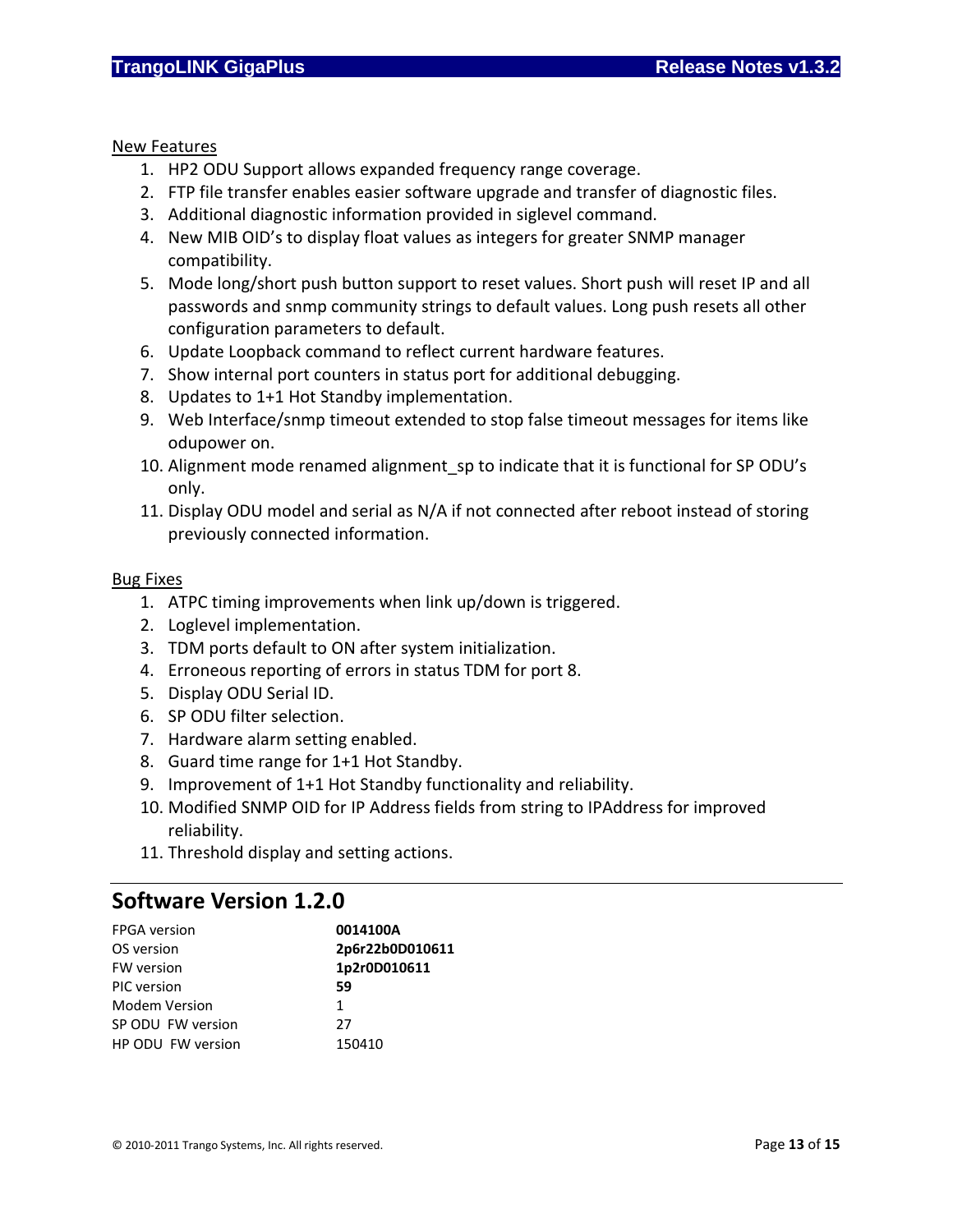## New Features

1. 1+1 Failover mode

To support 1+1 failover feature with 4 IDU and 4 ODU setup. Active and Standby units are synchronized at all times and whenever Active unit has met the failure condition, the Standby will take over to resume the data transfer. This feature is to give the system more robustness and reduce downtime.

- 2. New "freq duplex" command for configure the Tx Rx duplex value. This is valid only for HP ODUs.
- 3. Add new OID to display some system parameter in integer support certain SNMP manager that does not display OID in float val.
- 4. Threshold action can be configured as more than one action. Allows users to have more than one action executed when the threshold values violets the configured settings. The actions to be allowed are alarm1, alarm2, snmptrap and switchover and they can all be configured as part of the actions.
- 5. New debugging CLI "siglevel" to better diagnostic the link condition.

# **Software Version 1.1.2**

| <b>FPGA</b> version: | 0006040A        |
|----------------------|-----------------|
| OS version           | 2p6r22b0D121410 |
| <b>FW</b> version    | 1p1r2D121410    |
| PIC version          | 5               |
| Modem Version        | 1               |
| SP ODU FW version    | 27              |
| HP ODU FW version    | 150410          |

### New Feature

1 New "freq\_duplex" command for configure the Tx Rx duplex value. This is valid only for HP ODUs.

# **Software Version 1.1.1**

| <b>FPGA</b> version: | 0006040A        |
|----------------------|-----------------|
| OS version           | 2p6r22b0D092810 |
| <b>FW</b> version    | 1p1r1D092810    |
| PIC version          | 5               |
| Modem Version        | 1               |
| SP ODU FW version    | 27              |
| HP ODU FW version    | 150410          |